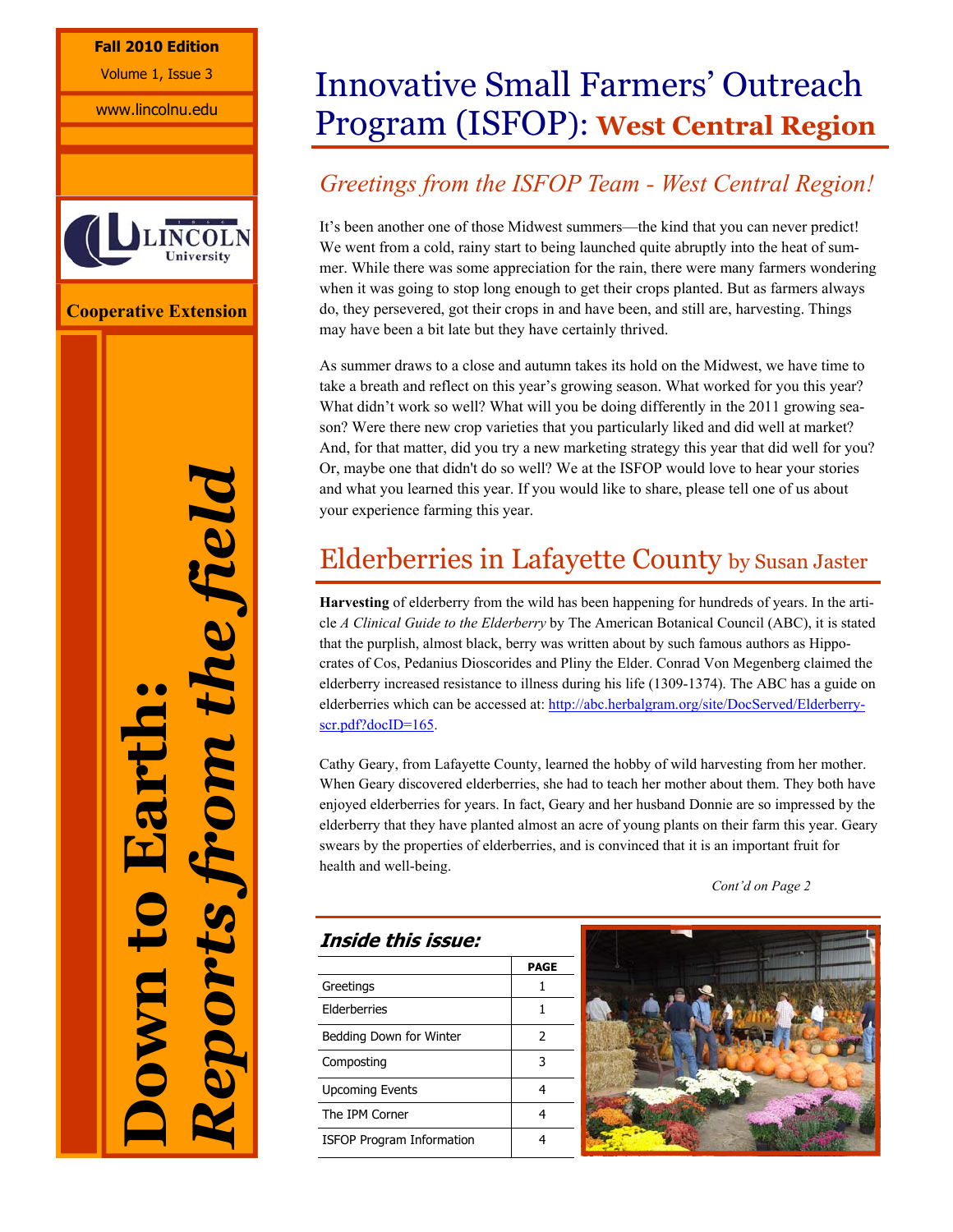# Elderberries (continued from page 1)

Geary has been attending workshops to

of product and already has a buyer lined

up.



*Picture from the Missouri Botanical Gardens.* 

make more informed decisions about planting and maintaining her crop. She has even gone so far as to write up a five-year business plan including the elderberry as the driving force for income. Realizing that the mature elderberry trees will produce between eight and 10 thousand pounds of fruit per acre, talking to local wineries and elderberry processers seemed the smart thing to do. Next year, when the berries are in their second year of growth, Geary expects to have about 25 percent of the mature harvest rate. She would be thrilled with 500 pounds

Earlier this year the Gearys planted about 800 cuttings to get their crop started. They have carefully planted three varieties. The Ranch variety has a darker berry and is a very hearty transplant. The Bob Gordon variety is known for large heads of berries that invert as they ripen. When the heads invert, birds cannot do as much damage and this allows easier picking too. The

Wyldewood 1 variety is a late ripening berry with a potential for a large quantity. Three varieties will allow the Gearys to harvest throughout the season, instead of all at once. Another precaution that they took was to use a drip tape under the plastic mulch they laid down before planting. They did not need to water this year, but they are prepared to irrigate, if needed, using a gravity flow system. Not all of the cuttings that were planted survived; thus, as they prune their plants for winter, new cuttings will be prepared for spring.

Even though her first elderberry crop was very small, Geary continues to wild harvest blooms and berries in Lafayette County. She picks enough to supply her family with tea, jelly, syrup and juice. She says, "We are expecting several hundred pounds of elderberries next year and will be working on our marketing strategy this winter." Her advice to someone wanting to get into the elderberry business is, "Start small, a couple hundred cuttings will get you started." She also recommends looking at www.elderberry.com.

#### **Other elderberry resources:**

www.extension.org. Type "elderberries" in the search box.

#### Cornell University:

http://www.fruit.cornell.edu/Berries/specialt yfru%20pdf/elderberrymissouri.pdf

#### MU Center for Agroforestry:

http://www.centerforagroforestry.org/profit/ elderberry.asp

#### Missouri State University:

http://library.missouristate.edu/paulevans/Fr uit/elderberry.shtml

# Bedding Down for Winter by Katie Nixon

**It's that time of year** to start thinking about how to put your soil to rest for the winter and start planning for next year. This is a good time to reflect and write down the ideas you had throughout the season, and all the things you want to try next season. Unless you have a great memory, a lot of those ideas will slip through the cracks and, come next spring, you'll be standing in your field or garden scratching your head trying to remember all the great ideas you had last year! It helps to keep a small notepad and pen in your pocket so you can write down thoughts you have about implementing new ideas.

Laura Christensen, owner and operator of Blue Door Farm, said she was in the process of doing just that. "I am looking over my production plan from this year, while I can still remember what I messed up and what actually worked."

Late autumn and winter is the best time for

paperwork and completing your records for the season. If you have not kept track of your finances over this last year, now is a good time to get out all those receipts and scratch pieces of paper with your expenses on them. Then put them into an organized spreadsheet. If thinking about doing this scares you half to death, there are plenty of resources to help you along such as a LUCE ISFOP Farm Outreach Worker (FOW). ISFOP staff have working knowledge of how best to keep track of finances. There are also Agribusiness Extension specialists at the MU extension offices that can help you. Whitney Wiegel is in the Higginsville office, and Ryan Wescoat is in the Harrisonville office. Contact them by phone or email:

WiegelW@missouri.edu (660)584-3658 wescoatr@missouri.edu (816) 380-8460. Besides getting organized with the business side of the farm, there are plenty of things left to do in the field to get prepared for the coming growing season. In addition to working on next year's production plan, Christensen is also getting ready to cover her fields with organic manure and compost. "I put it on in the fall so it has time to interact with the soil so the plants I plant in the spring have access to the nutrients the compost and manure provide." She also suggested planting cover crops which need to be planted now. Both Christensen and Steve Mann, owner of Platte Prairie Trading Co. and a farmer, suggest planting a winter Rye and Vetch cover crop mix. It's a little late to plant vetch, but with the length of summer this year, you may get lucky and it could establish itself before it gets too cold. The other crop you should get in without further delay is garlic. Plant this crop now for a harvest *Cont'd on Page 4*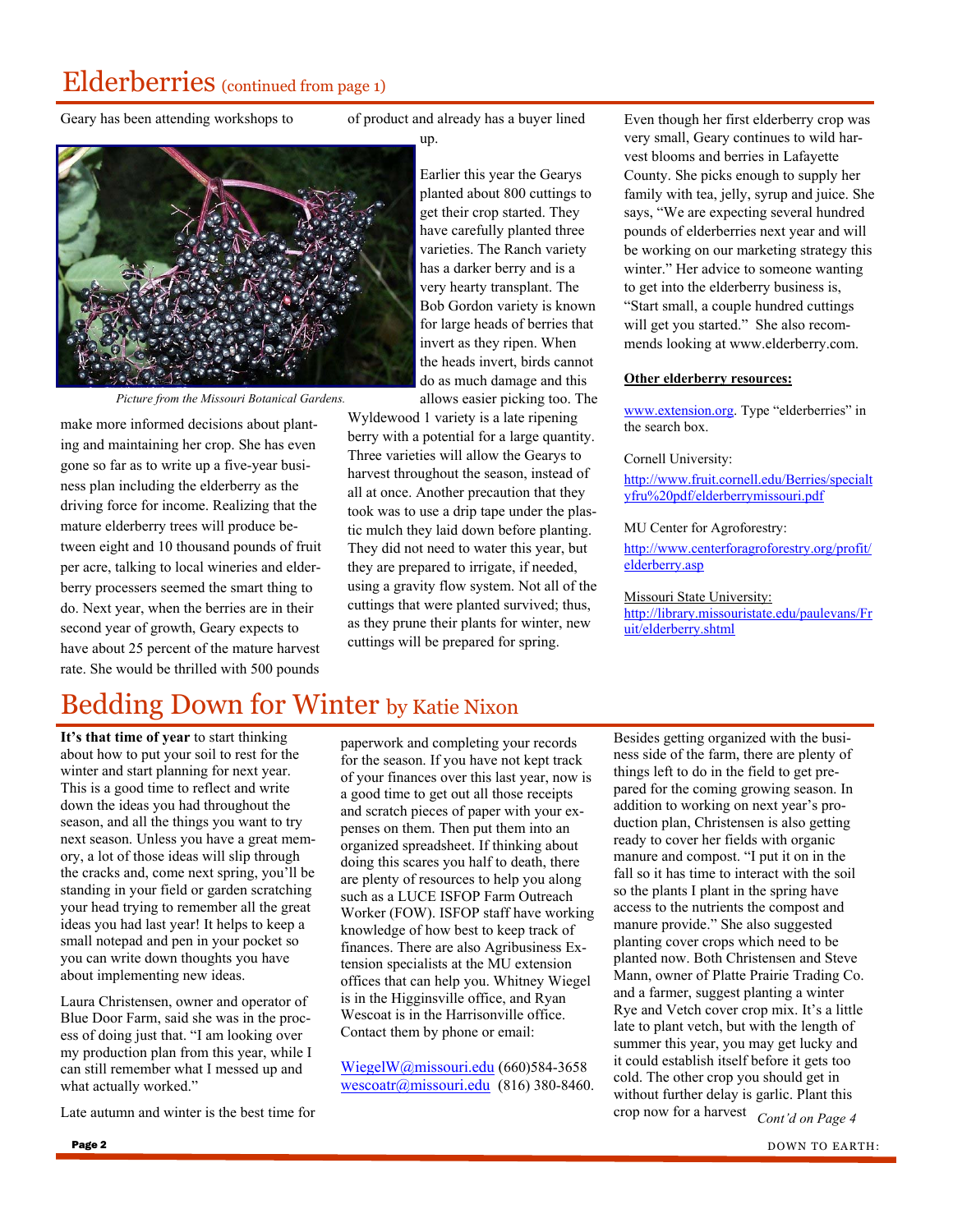# Composting: The Basics

## James Pierce, ISFOP Farm Outreach Worker, Platte & Clay Counties

**Composting** is a simple method for small farmers to produce an amendment that is good for the soil and the environment. This article will cover aerobic composting, but should you have any questions about anaerobic or vermiculture composting contact your FOW.

**What is composting?** In effect, composting is creating an environment for the exploitation of the microbial community, satisfying anthropomorphic needs to convert organic wastes into stable humus-like material without unpleasant odors. Put another way, composting is taking an action to encourage decomposition. Whether you are raising vegetables, flowers or a lawn, composting is a valuable tool for producing an amendment for your project.

## **Why should you consider composting?**

There are several good reasons to convert organic waste to compost. Some of these are:

- 1) The composted waste improves the condition of the soil. Over time it will contribute to available nutrients in the soil, improve water holding capacity and improve soil structure.
- 2) Compost can suppress some soilborne diseases, particularly root rot diseases, by providing an environment with greater microbial diversity.
- 3) Composting organic waste keeps it out of landfills and keeps the constituents cycling in the environment.

**What can be composted?** Many organic materials can be composted besides grass and leaves such as shrub trimmings or chipped twigs, faded flowers, weeds, and leftover plants at the end of the gardening season. Also straw, coffee grounds, eggshells, fruit and vegetable scraps, shredded newspaper (black and white print), small amounts of wood ash and sawdust are useful. Meat scraps should be avoided because they attract pets and rodents.

**How to compost?** The basic method for composting is to mix ingredients in a carbon to nitrogen ratio of between 25- 35:1. This means 25-35 parts carbon materials to one part nitrogen material. Compost can be made by piles, windrows or containers.

| <b>Material</b>            | <b>C:N Ratio</b> |
|----------------------------|------------------|
| Coffee Grounds             | 20:1             |
| Corn Stalks                | 60:1             |
| <b>Cow Manure</b>          | 20:1             |
| <b>Fruit Wastes</b>        | 35:1             |
| <b>Grass Clippings</b>     | 20:1             |
| Horse Manure w/ Litter     | 60:1             |
| Leaves                     | 60:1             |
| Newspaper                  | $50-200:1$       |
| <b>Rotted Manure</b>       | 20:1             |
| <b>Straw</b>               | $80 - 100:1$     |
| <b>Table Scraps</b>        | 15:1             |
| <b>Vegetable Trimmings</b> | $12 - 20:1$      |

*Chart from Florida's Online Composting Center http://compostinfo.com/tutorial/ ElementOfComposting.htm* 

For the pile method, start by laying down 8- 10 inches of yard, fruit and vegetable or newspaper waste (or any combination) and wet to about 50 percent moisture. This should be followed by an inch or two of manure. Green grass, blood meal or cottonseed meal could also be used. Do not use pet or human feces. Next, add an inch or two of soil or compost from a previous pile to provide microorganisms to the new pile. Repeat the layers until a height of five feet is reached on a pile with a five foot diameter. The reason for this is to keep the pile neat and provide aeration, because a robust aerobic environment is the goal. Turning will prevent disagreeable odors, hasten decomposition and expose seeds and disease to the hot inner temperatures. There is no clear rule on turning, but in general, the more frequent turning occurs the faster the decomposition. A pile should be done in two to four months, if properly turned, and kept to around 50 percent moisture.

## **Sources:**

Composting (a SARE-sponsored workshop) hosted by Lincoln University Cooperative Extension on May 24-25, 2010.

Composting and Mulching: A Guide to Managing Organic Yard Wastes, University of Minnesota.

www.extension.umn.edu/distribution/

Making and Using Compost for Organic Farming by Emily Marriott, University of Illinois. www.extension.org/article/18567



*LEFT: Pallet-style compost bins that are filled in one day and left to compost over 6 months. RIGHT: Different styles of compost bins that can be used.* 



VOLUME 1, ISSUE 3